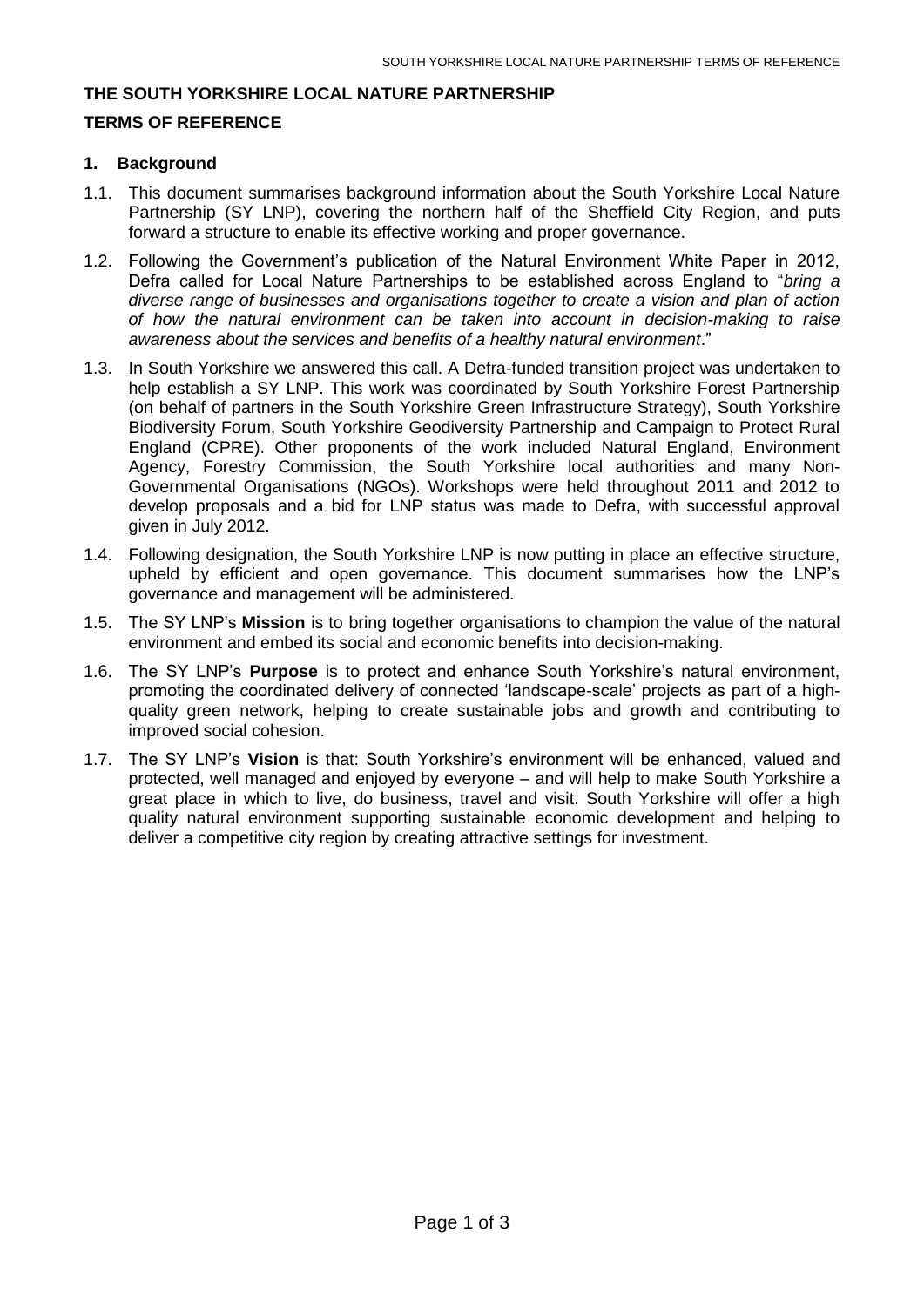## **2. Membership and structure of the partnership**

- 2.1. It is proposed that membership of the SY LNP is open to any organisation, public or private, government or non-governmental, corporate or unincorporated, which is interested in furthering the work of the partnership and has agreed to the terms of reference of the partnership. The full partnership will convene at an annual partnership forum event open to the public. Additional workshops and events will be held as required to help secure the vision, with participation and representation being determined according to the task in hand and to meet the needs of the LNP.
- 2.2. The function of the annual partnership forum will be:
	- 2.2.1. to provide an opportunity for all members of the partnership to contribute to discussion on strategic direction of the SY LNP;
	- 2.2.2. to share and celebrate achievements of the SY LNP and its member organisations; and
	- 2.2.3. to enable partners to share knowledge and best practice.
- 2.3. The SY LNP will be governed by a board, which will be serviced by various delivery and implementation groups. The SY LNP may delegate specific functions to be overseen and completed by working groups on a 'task and finish' basis.

### **3. Accountable body**

3.1. The Board may appoint an accountable body if required, to administer financial, management and/or legal matters. On the agreement of the Board such tasks would be formally delegated to the accountable body.

### **4. SY LNP Board**

- 4.1. The SY LNP will be steered by a representative Board. The Board will provide strategic leadership and direction for the work of the SY LNP, and will be responsible for the following roles:
	- 4.1.1. to define the strategic priorities of the SY LNP based on the direction discussed by the wider partnership;
	- 4.1.2. to further develop the partnership by reviewing and developing the SY LNP's strategic aims, ensuring that they remain relevant and reflect the views of the partnership and the needs of South Yorkshire;
	- 4.1.3. to champion the vision of the SY LNP to ensure that this vision is communicated to wider decision makers across a diversity of sectors, and to advocate the benefits of a high quality environment in liaison with the Sheffield City Region and its Local Enterprise Partnership.

## **5. Composition of the SY LNP Board**

- 5.1. The Board will comprise up to 21 members drawn from a range of different bodies involved in the partnership, as follows:
	- 5.1.1. Up to 7 representatives from the public sector to include the four district local authorities of South Yorkshire, and the three relevant government agencies;
	- 5.1.2. Up to 7 representatives from the civil society, NGO and partnerships sector; and
	- 5.1.3. Up to 7 representatives from the private sector (including representatives from the Local Enterprise Partnership, industry bodies and the wider business community, and the education sector).
- 5.2. Board membership will be proposed via the partnership, with representatives being nominated from within the Partner organisations and appointments being made by the Board. It is intended that initially these will include the founding organisations involved in the LNP bid to